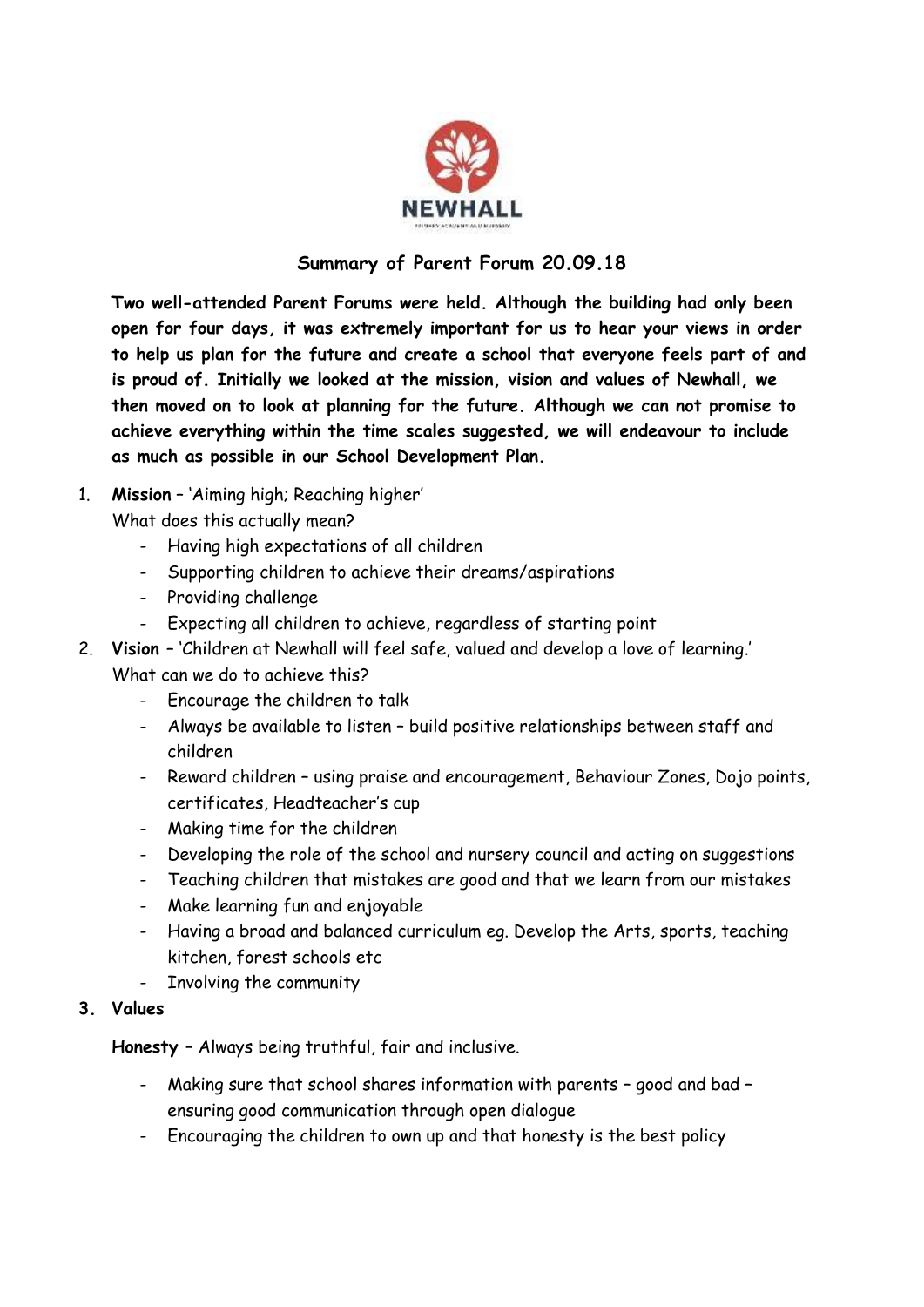- Treating everyone equally and supporting the children with this through circle time and other activities
- Recognising the needs of different children and putting in provision to support them

**Responsibility** – Providing outstanding learning and teaching which enables all students to excel academically, physically, socially, morally, spiritually and culturally.

- Keeping classroom/environment/school neat, tidy, clean and enticing
- Ensuring that the right equipment is available, change for different children to support learning
- Allow children to take sensible risks while playing on equipment. Let them get dirty, wet etc
- Encourage different friendship circles, manners, taking turns
- Learning what is right and wrong
- Learn about different religions/cultures

**Respect** - Respecting, listening to, valuing and recognising the uniqueness and achievement of every member of our academy family.

- Listening to ideas/opinions even if you do not agree
- Acceptance of differences
- Respect/acknowledge people's experience
- Make an effort to speak, check in, get to know each other
- Encouraging children that they should always ask if they are unsure
- Celebrate family cultures and celebrations
- Encourage visits/outings to support children's understanding of different cultures/religions
- Appreciate community develop links with local elderly residential home
- Encourage manners when out and about
- Share and encourage parents to share their skills and talents
- Not be judgemental
- Respect for diversity
- Genuineness

**Aspiration** - Raising the aspirations of everyone within our academy community so everyone strives for personal excellence in everything they do.

- Encouraging children
- Visual displays of inspirational people
- Involve everyone in supporting children to achieve
- Support others in what they want to achieve
- Exposure to opportunities
- Avoid comparison celebrate individual progress and achievement
- Set achievable goals and expectations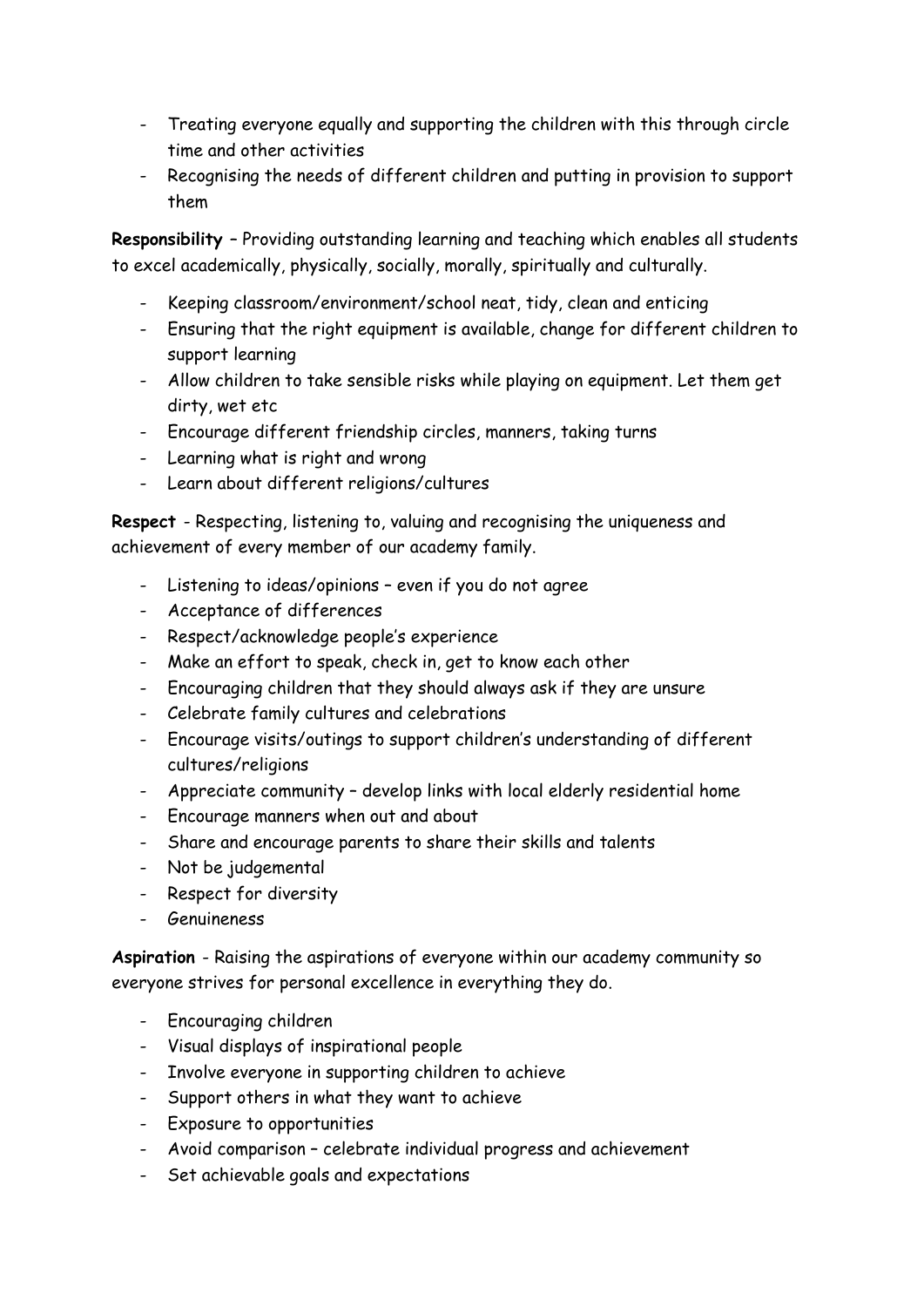- Learn to help each other
- Raise money for the school (PTA)
- Support with different languages

**Resilience** - Equipping children with the resilience and perseverance to become creative and independent thinkers and to become learners for life within an ever-changing world.

- Teaching children to have a growth mindset by using growth mindset language and Mojo the Dojo
- Encouraging children to not give up
- Developing an elastic, stretchy brain
- Encouraging risk taking
- Taking responsibility for own/others' learning
- Lots of work around emotions in circle time
- Developing confidence by giving children the opportunity to try new things
- No limitations
- Having patience
- Encouragement and support rewarding children who are resilient
- Leading by example as parents and staff

## **Reflection** - Developing learning activities which stimulate positive models of enquiry, reflection, challenge and innovation.

- Reflecting on activities how could learning be improved, what worked well, what did not work well?
- Asking children's opinions, including on behaviour, observing behaviour towards activities
- Age/stage appropriate planning
- Sharing information
- Children encourage to reflect on lessons
- Pupil perceptions
- Parent questionnaires
- Staff questionnaires
- Open days
- Asking for evaluations on sessions

## **4. School Development Planning Ideas**

What position would you like/expect the school to be in by December?

- Children happy and settled
- Tapestry up and running and all staff and parents using it so that parents have regular updates on their child's day
- Good communication links between staff and parents/carers
- School and Nursery to build links with other schools and nurseries
- Educational visits planned to enrich the curriculum and support learning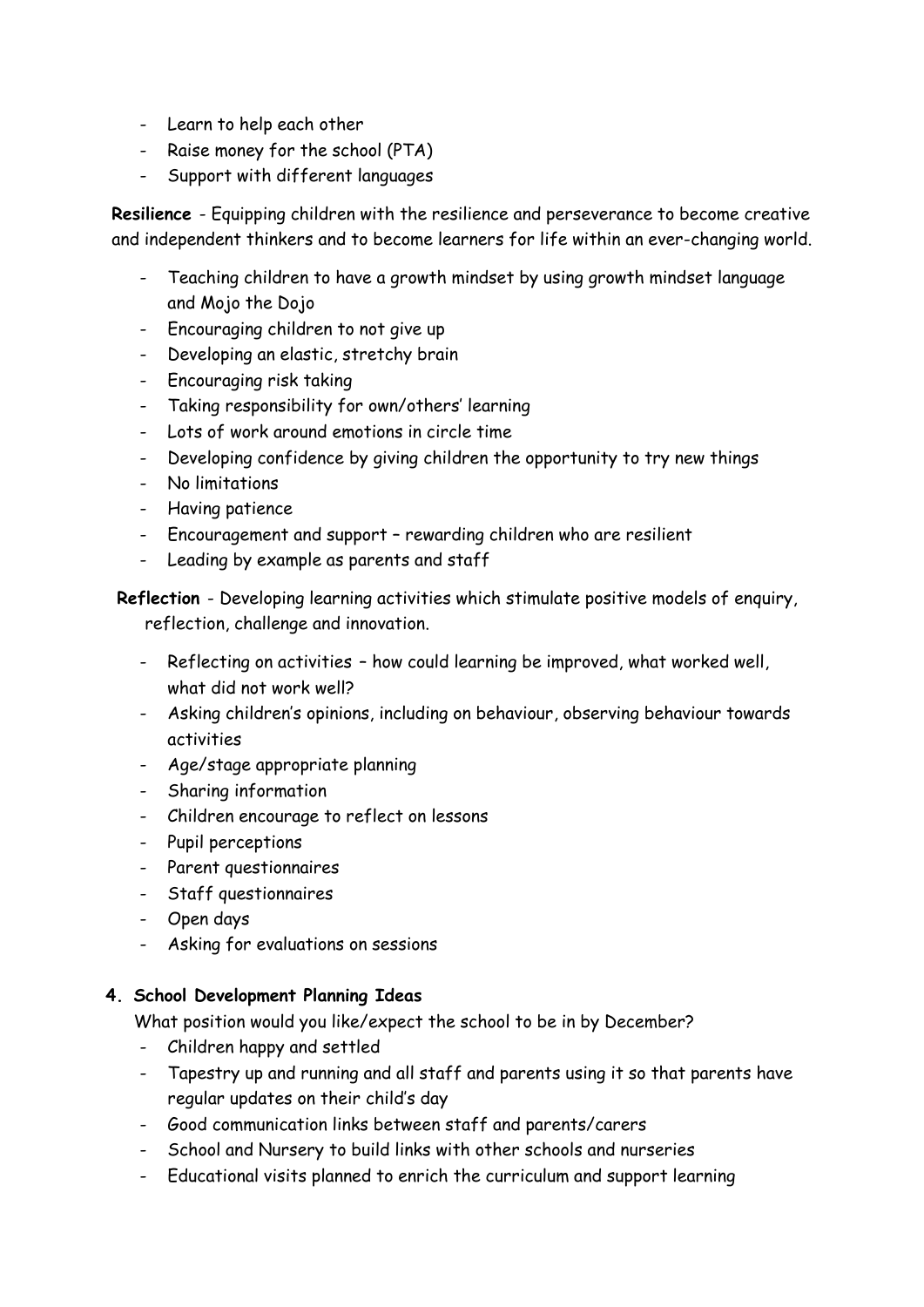- All children making good progress
- Baby room ready to open in January
- Behaviour across school and nursery to be good and rewards and sanctions embedded
- Charity and House events planned
- School and Nursery Council formed
- PTA formed
- Good attendance
- Children using Ipads in class
- Website updated
- Library up and running
- Extra-curricular clubs planned
- Soft Play markings
- Forest Schools in place
- Shed for storing outdoor equipment
- Parents to be able to come into playground
- Christmas party/social
- Wider community invited to events
- Children showing an understanding of school values
- Regular newsletter
- Assembly days for parents to come in

What position would you like/expect the school to be in by the end of the year?

- School Fete
- Fundraising events
- Enrichment activities
- Embedded core values
- Children to achieve a Good Level of Development at the end of Reception
- Attendance to be in line with national
- All systems and procedures to be embedded
- Reception 2019 fully subscribed
- Nursery thriving
- All children, regardless of need, well catered for
- Staff Development strong to sustain a quality work force
- Established network with the local community
- A positive view of the school in the local community
- Allotment with vegetables
- School is a community hub for Newhall Residents Association
- Variety of clubs available to children
- Effective transition into Year 1
- Develop links with local community
- Outdoor play equipment e.g climbing frame or trim trail